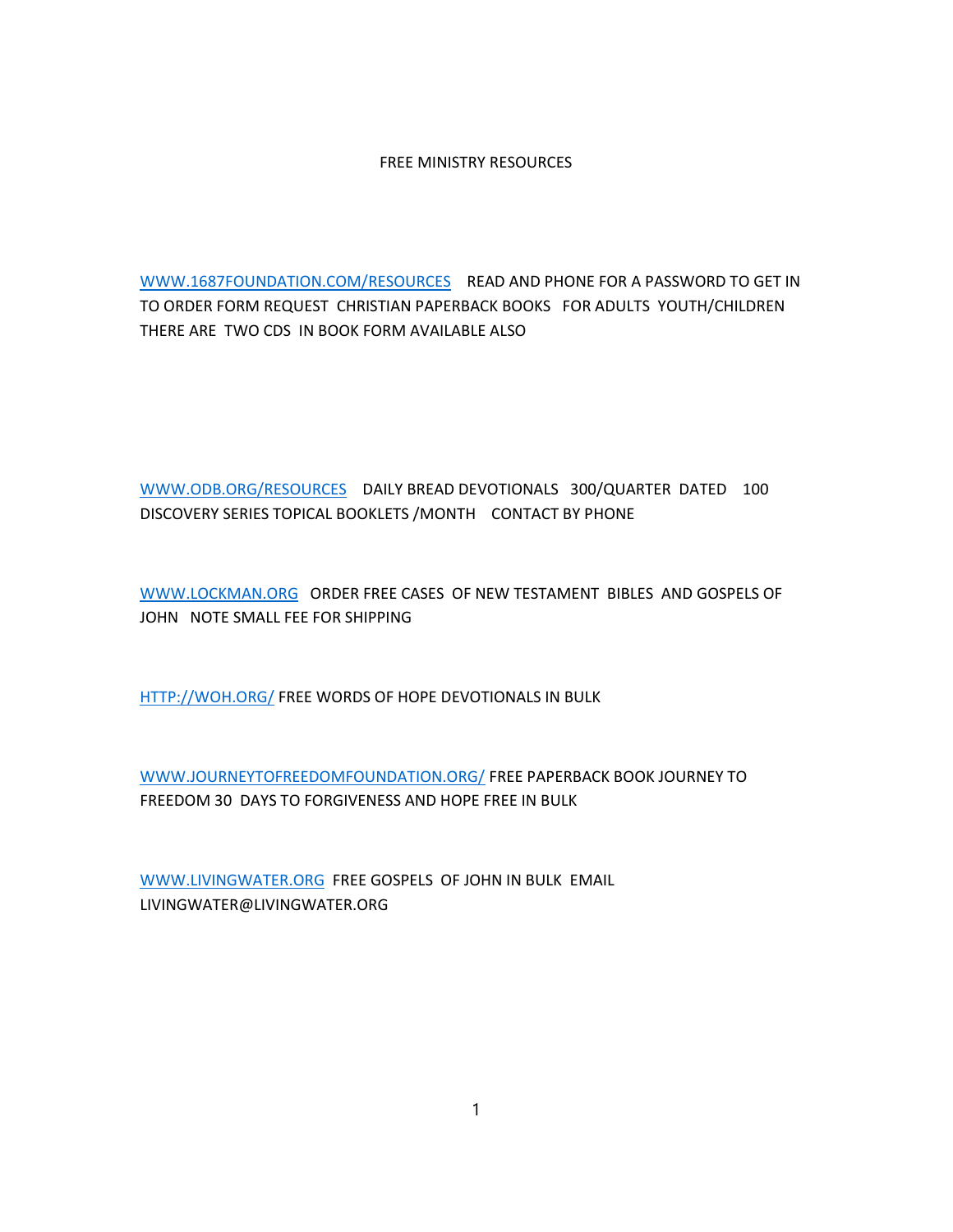WWW.WMPRESS.ORG FREE SCRIPTURE BOOKLETS IN BULK

WWW.PTL.ORG FREE GOSPELS OF JOHN (30/MONTH)

WWW.MWTB.ORG FREE QUARTERLY MAGAZINE MOMENTS WITH THE BOOK IN BULK

HTTPS://WWW.GUIDEPOSTS.ORG/OUTREACH-PUBLICATIONS CLICK OUTREACH FORM FOR INSPIRATIONAL BOOKLETS COMES UP ( ORDER UP TO 500 EACH )

WWW.GIDEONS.ORG FREE NEW TESTAMENT BIBLES CONTACT MS JENNIFER WILSON AT MEMBERSHIP SERVICES 615-564-5044 OR EMAIL JWILSON @GIDEONS.ORG

IN TOUCH MINISTRIES DR CHARLES STANLEY MONTHLY DEVOTIONALS UNLIMITED NUMBER CALL 1-800-789-1473

TURNING POINT MINISTRIES DR DAVID JEREMIAH MONTHLY DEVOTIONALS 100/MONTH CALL 1-800-580-0863 PRESS 3 THEN PRESS 5

WWW.GOTHEREFOREMINISTRIES.ORG FREE LIFE REFERENCE NEW TESTAMENT BIBLES HAS REFERENCE GUIDE, FAQ SECTION, AND PRAYER JOURNAL

## FREE GOSPEL TRACTS